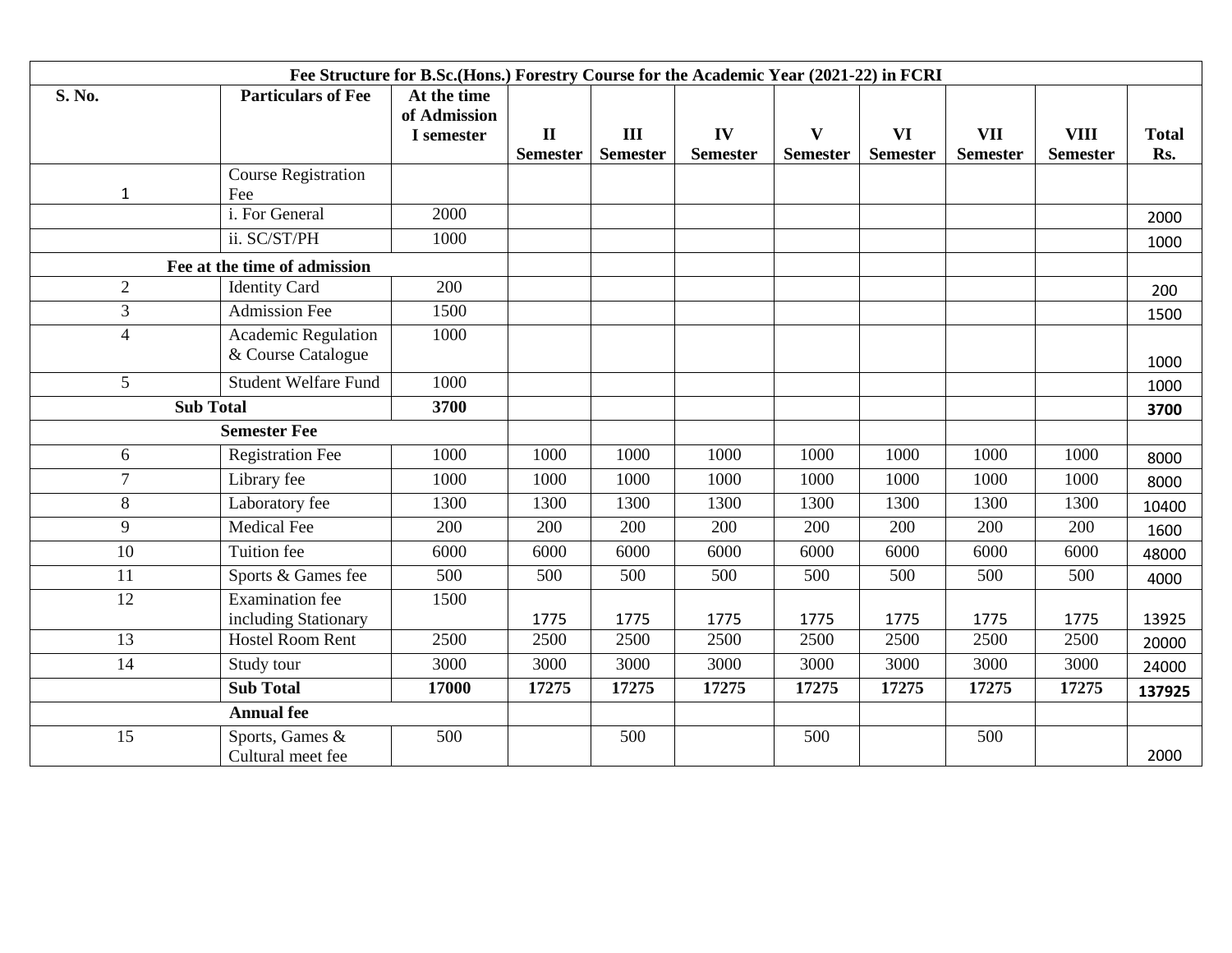| 16                                         | College magazine and                            | 500    |        | 500    |        | 500    |        | 500    |        |        |
|--------------------------------------------|-------------------------------------------------|--------|--------|--------|--------|--------|--------|--------|--------|--------|
|                                            | student activities                              |        |        |        |        |        |        |        |        | 2000   |
| 17                                         | <b>Student Health Care</b>                      | 500    |        | 500    |        | 500    |        | 500    |        |        |
|                                            | Scheme                                          |        |        |        |        |        |        |        |        | 2000   |
| 18                                         | Common Service Fee                              | 1500   |        | 1500   |        | 1500   |        | 1500   |        | 6000   |
|                                            | <b>Sub Total</b>                                | 3000   |        | 3000   |        | 3000   |        | 3000   |        | 12000  |
|                                            | Refundable fee payable at the time of admission |        |        |        |        |        |        |        |        |        |
| 19                                         | <b>Library Deposit</b>                          | 2000   |        |        |        |        |        |        |        | 2000   |
| 20                                         | <b>Laboratory Deposit</b>                       | 3000   |        |        |        |        |        |        |        | 3000   |
| 21                                         | <b>Hostel Deposit</b>                           | 4000   |        |        |        |        |        |        |        | 4000   |
| 22                                         | <b>Mess Deposit</b>                             | 5000   |        |        |        |        |        |        |        | 5000   |
|                                            | <b>Sub Total</b>                                | 14000  |        |        |        |        |        |        |        | 14000  |
| <b>Hostel Establishment charges</b>        |                                                 |        |        |        |        |        |        |        |        |        |
| 23                                         | Hostel Establishment                            |        |        |        |        |        |        |        |        |        |
|                                            | charges (per semester)                          | 1000   | 1000   | 1000   | 1000   | 1000   | 1000   | 1000   | 1000   | 8000   |
|                                            | <b>Sub Total</b>                                | 1000   | 1000   | 1000   | 1000   | 1000   | 1000   | 1000   | 1000   | 8000   |
| <b>General - at the time of Admission:</b> |                                                 | 40,700 | 18,275 | 21,275 | 18,275 | 21,275 | 18,275 | 21,275 | 18,275 | 177625 |
| SC / ST / PH - at the time of Admission:   |                                                 | 39,700 | 18,275 | 21,275 | 18,275 | 21,275 | 18,275 | 21,275 | 18,275 | 176625 |

## **Fee particulars in respect of B.Sc.(Hons.)Forestry (Payment Quota) are as follows:**

| Year   | Amount                     |                        |  |  |  |  |
|--------|----------------------------|------------------------|--|--|--|--|
|        | <b>First Semester</b>      | <b>Second Semester</b> |  |  |  |  |
| First  | Rs. 10,00,000+Rs. 40,700/- | Rs.18,275/-            |  |  |  |  |
| Second | RS.21,275                  | Rs.18,275/-            |  |  |  |  |
| Third  | Rs.21,275                  | Rs.18,275/-            |  |  |  |  |
| Fourth | Rs.21,275                  | Rs.18,275/-            |  |  |  |  |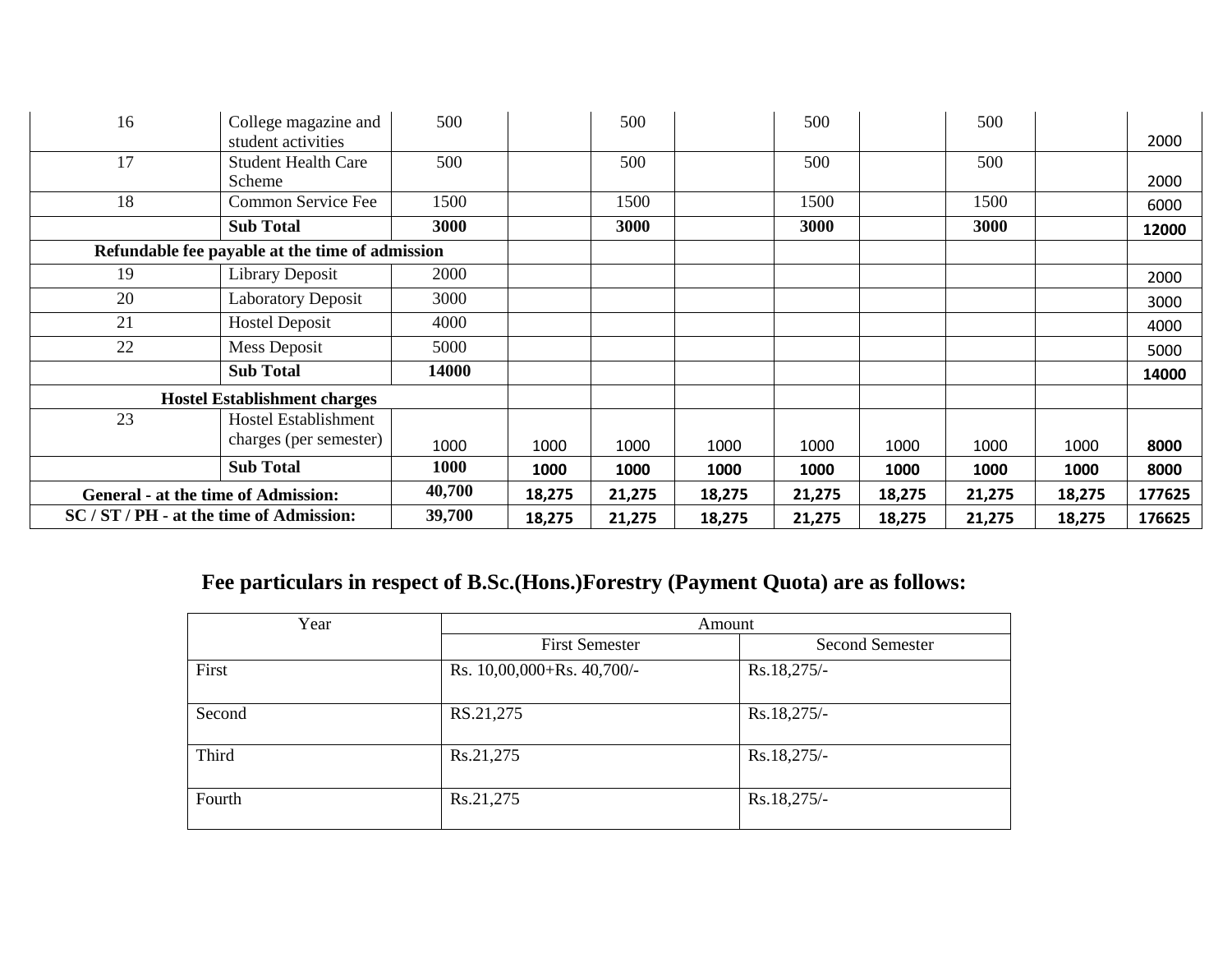| <b>Total</b> | Rs. 11,77,625/- |
|--------------|-----------------|
|              |                 |

## **ANNEXURE - II**

## **FEE STRUCTURE FOR M.Sc. FORESTRY 2021-22**

| S. No | <b>FEE PARTICULARS</b>                                              | <b>FCRI</b><br>(Rs) |
|-------|---------------------------------------------------------------------|---------------------|
|       |                                                                     |                     |
| 1.    | Admission Fee (at the time of admission)                            | 1500                |
| 2.    | Identity Card (at the time of admission)                            | 100                 |
| 3.    | Academic Regulation $&$ Course Catalogue (at the time of admission) | 250                 |
| 4.    | Thesis Guidelines                                                   | 200                 |
| 5.    | Alumni Fund (in the final semester of study)                        | 600                 |
| 6.    | Thesis Evaluation Fee (in the final semester of study)              | 2000                |
| 7.    | <b>Migration Certificate Fee</b>                                    | 250                 |
|       | <b>Sub Total::</b>                                                  | 4900                |
|       | <b>Semester Fee</b>                                                 |                     |
| 8.    | Tuition Fee (per semester)                                          | 8000                |
| 9.    | Registration Fee (Per semester)                                     | 1500                |
| 10.   | Library Fee (per semester)                                          | 1000                |
| 11.   | Examination Fee (per semester)                                      | 2500                |
| 12.   | Laboratory Fee (per semester)                                       | 3500                |
| 13.   | Hostel Room Rent (per semester / per head)                          | 2500                |
| 14.   | Sports & Games Fee (per semester)                                   | 2000                |
| 15.   | <b>Hostel Establishment Charges</b>                                 | 4800                |
| 16.   | Medical Fee (per semester)                                          | 125                 |
| 17.   | Student activities (per semester)                                   | 300                 |
| 18.   | Student welfare Scheme (per semester)                               | 125                 |